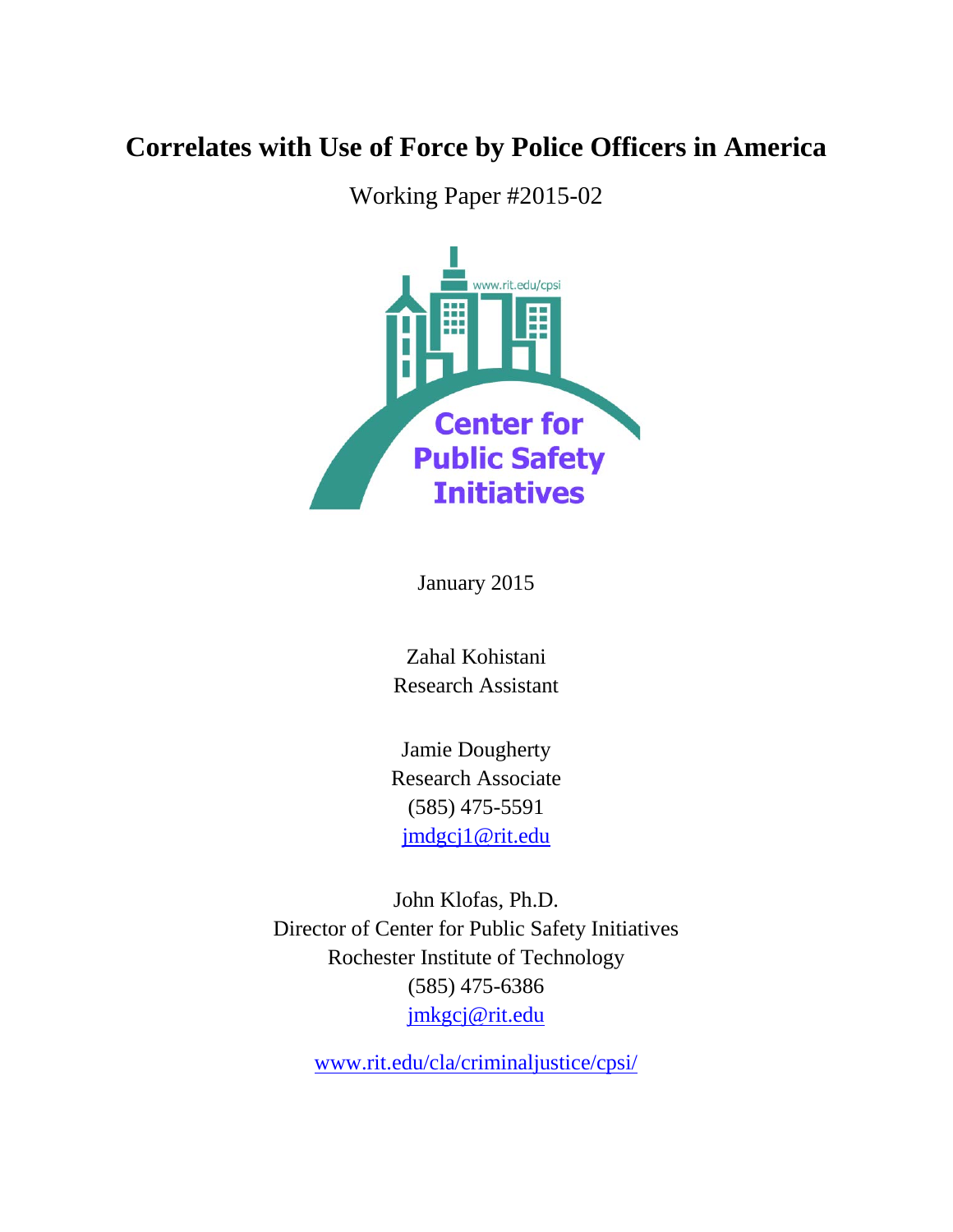Police-community relations have long been an important issue affecting communities and policing as a profession. Attention to this issue has intensified recently with significant instances in the United States of police brutality and shootings of civilians as well as with civilian aggression against police. Discussions of this issue are often polarized by strong emotions on both sides of the argument. We attempt, in this paper, to present an unbiased review of some of the research that has been conducted regarding police use of force, particularly as it relates to minority groups. We hope this contributes to a more objective understanding of police use of force and to important efforts towards improving police-community relations. Nonetheless, this is a topic that deserves much more analysis than tackled here, and we plan to continue exploring this topic in future papers.

There are not many studies regarding the relationship between police use of force and race, minorities, and gender. Generally, the few studies that have been conducted have concluded that there is a relationship when it comes to police shootings and race, minorities, and gender. The studies concluded that inequality does play a role, but there are more factors that need to be taken into account.

## **Literature Review**

Smith (2004) examined the relationship between police force and inequality and race. Four variables were tested: threat, community violence, police professionalism, and police bureaucratic control. Smith examined unequal distributions of police use of force among populations (defined as unequal "threat" of police force among different groups), and he examined the positive relationship between levels of violence in a community (defined as "community violence") and use of force by police officers. Furthermore, Smith examined the education level and extensive training that could minimize use of police force (professionalism) and the need for more explicit rules for police officers (bureaucratic control) (2004).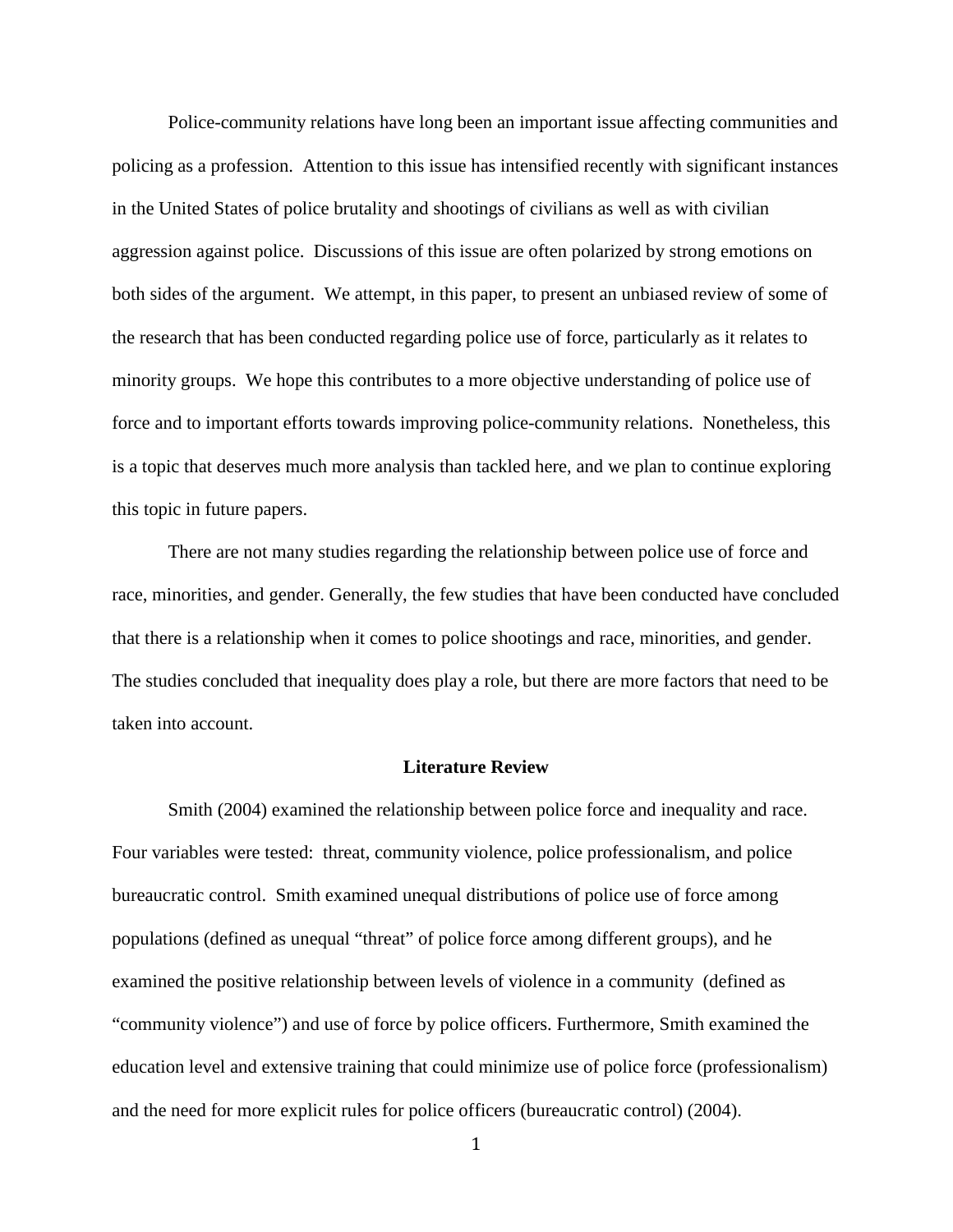Using SHRs (Supplement Homicide Reports), Smith collected data on the number of police killings of felons in various cities. (It is not stated why the study only used data on people with felonies who were killed by police.) In this study, he measured racial threat, economic inequality, community violence, and police organizational characteristics. The population of African Americans and Hispanics in the cities was used for the measurement of racial threat. Economic inequality was measured using the Gini Index, which measures total income by population. The number of violent crimes per capita such as murder, rape, robbery, and assault measured community violence. Organizational characteristics were determined from LEMAS (Law Enforcement Management and Administrative Statistics) data, such as educational level and number of police officers employed (2004).

Cities with populations of 100,000 or more residents and cities with populations of 250,000 or more residents were separately analyzed. The results indicated that the cities with 100,000 or more and 250,000 or more residents were consistent with the racial threat hypothesis. The racial threat hypothesis states that the proportion of African American residents in these cities and the number of police killings of felons were positively related, meaning that in cities with higher proportions of black residents, the number of police killings was higher. Results were also consistent with the community violence hypothesis; violent crime rates and police killings of felons were positively related; cities that had more police killings of felons also had higher violent crime rates. As no causality can be inferred from the data, this could mean that if there is a change in violent crime rate, it will increase police killing or that if the number of police killings goes up, so will the violent crime rate. However, in disagreement with the economic threat hypothesis, there was no significant relationship between police killings of felons and levels of inequality in cities. In other words, the number of police killings does not change with the variability of inequality among cities.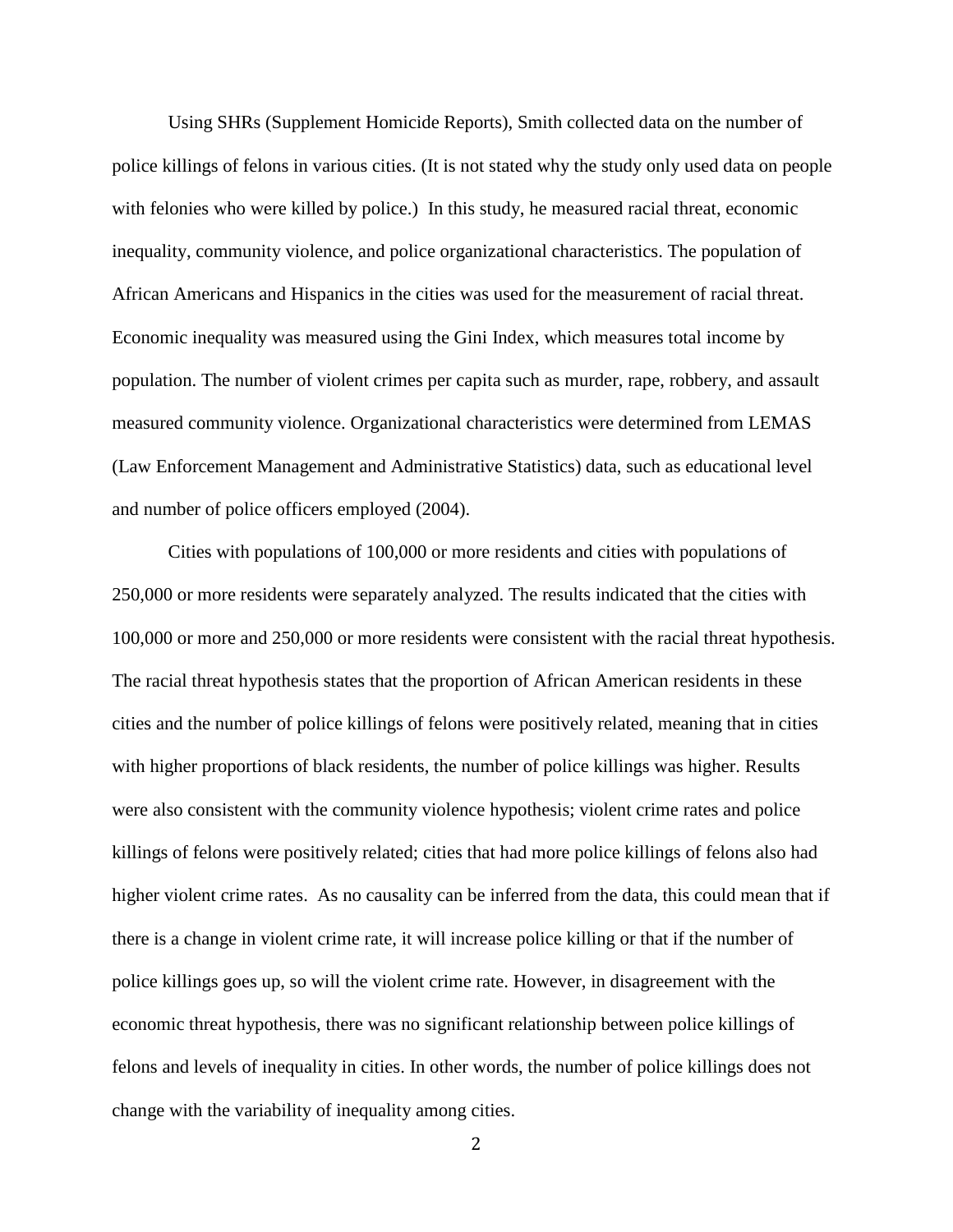The findings also concluded that the size of the population and the number of police killings of felons were positively related, indicating that larger cities tend to have more police killings. Cities in which officers had more field training hours also had more police killings, but this was only true in cities with populations between 100,000 and 250,000 people; this correlation was not significant for cities larger than 250,000 residents. Cities in the South and North had fewer police killings than any other regions in the country. Killing of white citizens by police officers was also significantly positively correlated with the violent crime rate, number of field training hours, and population size (Smith, 2004).

In trying to explain why the number of police killings of felons would be higher or not at all affected by police have more field training hours, Smith (2004) explains that "rather than training officers to avoid getting into potentially violent situations or learning to de-escalate violence, the training more often focuses on how to respond to a situation which is already out of control" (552). Also, the number of field training hours does not measure the nature of the training or whether it is focused on use of deadly force. It is probably also important that these same cities tended to be larger and have higher violent crime rates, which are reasons for there to be more field training hours.

Another weakness of this study is that it would be beneficial to also analyze the rate of police killings (per 100,000 city residents or out of the number of police officers in the city) as opposed to the raw number of killings to see if people in larger cities are killed by police at a higher rate than in smaller cities.

Similarly, Eitle, D'Alessio, and Stolzenberg (2014) analyzed the association between police organizational and environmental factors and police misconduct. Eitle et al. examined data reported in 2009 and 2010 in cities with populations of 40,000 or more residents and found 8,304 police misconduct incidents in this time frame. The researchers looked at organizational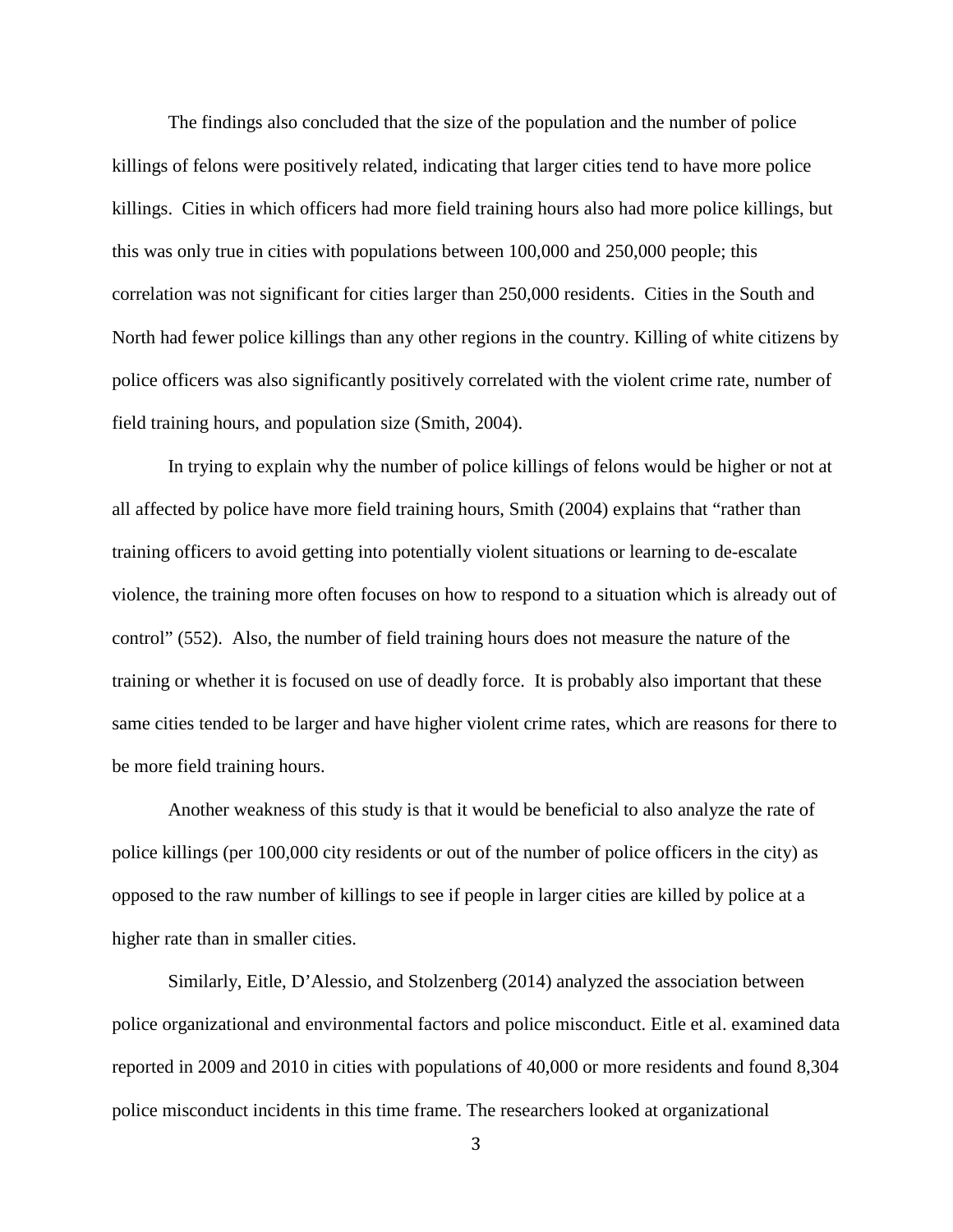structures of police departments, formalization (written rules, regulations, and policy directives), and professionalism. They measured organizational structure by organization size, spatial differentiation or geographic dispersion (the number of district police station), education level of officers, and levels of bureaucracy. Professionalism included education, salary, and training of officers. Percentages of blacks in the police department, number of in-service trainings, percentages of Hispanics, levels of structural disadvantage, percentage mobility, internal affairs, number of police misconducts, and civilianization (the proportion of a department's employees that are civilians) were also measured for police departments (2014).

It was concluded that police departments that have full-time internal affairs compared to police departments without full-time units are eighty-four percent more likely to have more incidents of police misconduct; the reasons are not yet determined, but it may be that departments without internal affairs units are less likely to document misconduct. In this study, there was a negative relationship between in-service training and police conduct, meaning that the more in-service training police had, the fewer cases there were of police misconduct. Crime rates and environmental variables did not have significant correlations with police misconduct in this study (Eitle et al, 2014).

MacDonald, Kaminski, Alpert, & Tennenbaum (2001) studied the relationship between public danger and police use of deadly force using two theories. The danger-perception theory states that police officers are more likely to use deadly force when they perceive their job as being hazardous or if they are around high levels of violence. The ratio-threat theory states that there is a positive relationship between the number of criminal incidents and the number of police officer killings of citizens. The researchers collected data from the FBI from 1976 through 1996 to test the relationship between homicide type and police killings. The homicide types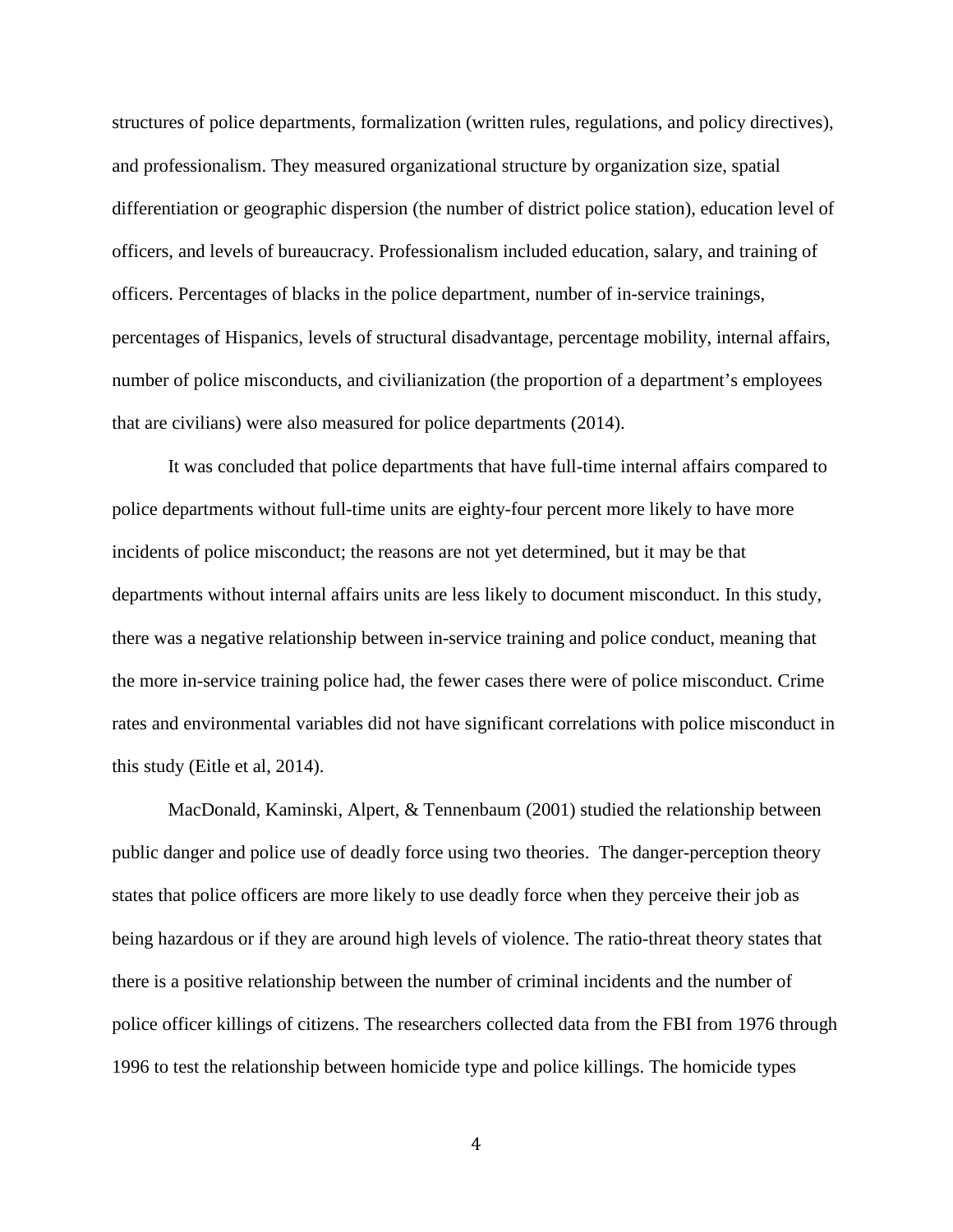included homicides, homicides caused by love triangles, justifiable citizen homicide, robberyrelated homicides, and police killings of citizens (2001).

MacDonald et al. concluded that the ratio-threat hypothesis is consistent with their findings, but further research needs to be conducted. They found that if the number of homicides was higher in a city, so is the number of police killings. The correlation with the number of police officer killings was strongest with justifiable citizen homicides and robbery-related homicides. There was a weaker relationship between police killings of citizens and the number of homicides related to love triangles (2001).

Finally, Terrill and Reisig (2003) examined police use of force and its relationships with neighborhood variables and encounter-level variables (whether suspect was male or a minority, his or her age, and wealth) (Terrill & Reisig, 2003). Higher levels of force were found to occur significantly more in high-crime neighborhoods. Those who are suspected of a crime and live in disadvantaged neighborhoods were more likely to have a higher level of force used on them. It was also found that suspects received higher levels of police force if they were males, minority, younger, and have lower income. Further research should be conducted that investigates at the individual city level the factors such as training programs and disaggregated violent crime patterns on civilians due to police killings. This research can be very beneficial because it can help policy makers develop methods to reduce police killings of citizens (Terrill & Reisig, 2003).

## **Conclusion**

In order to understand the effect and the relationship of police use of deadly force with variables such as gender, race, and inequality, future studies need to be conducted, and data on police force needs to be better recorded. As indicated in the above studies, it is clear that there is a bigger reason why police officers use deadly force in some areas more than other areas. Some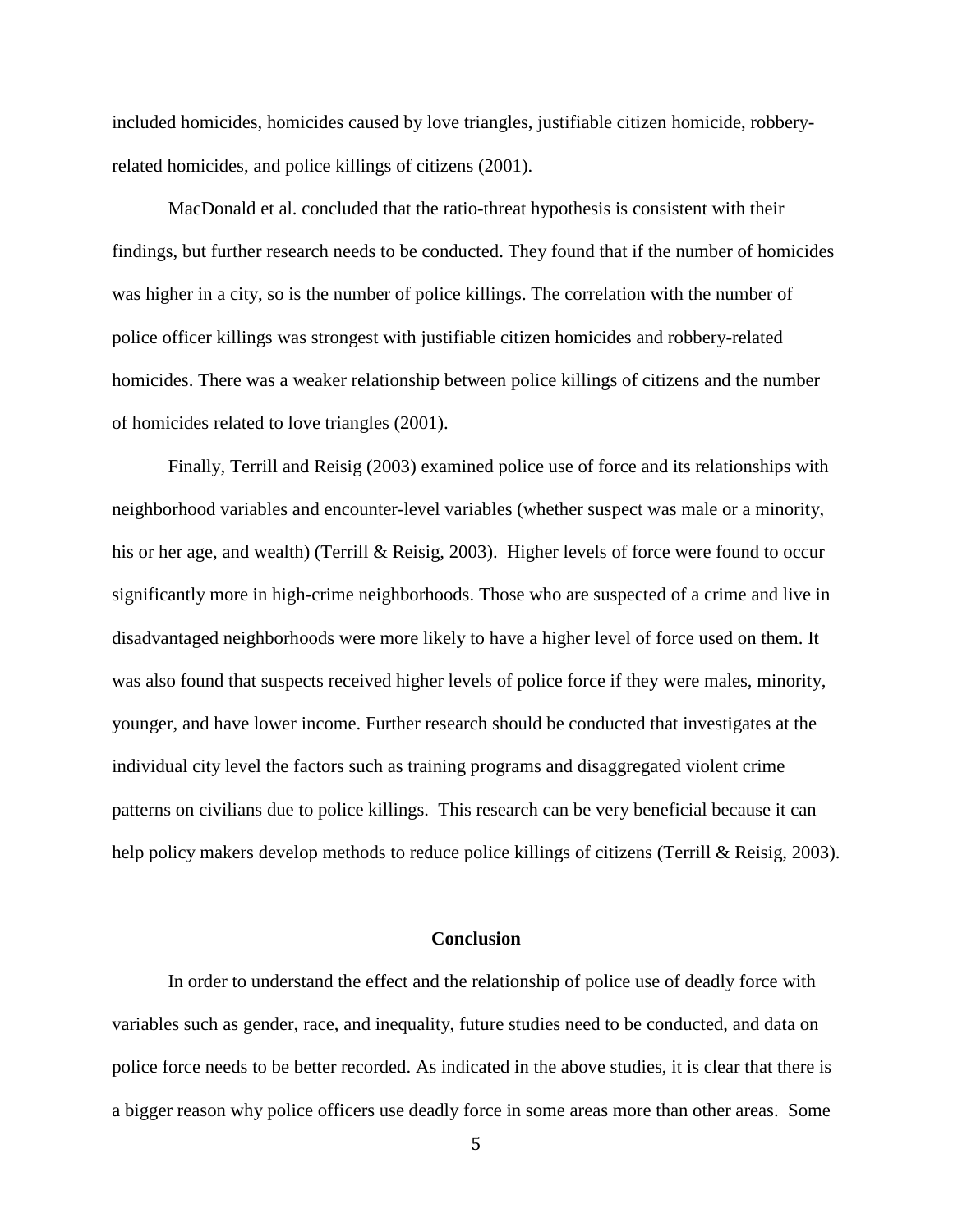of those reasons include the circumstances of the situation and the perception of the police officer during high-level stress. Understanding those reasons will help improve police departments and help reduce police killings of citizens. It is more than just inequality that plays a role in police use of deadly force; the place, the time, and the atmosphere also play roles. There are many factors that need to be accounted for other than gender and race, such as neighborhood setting, income, crime rates, nature and extent of officer trainings, and even social settings to help reduce police use of deadly force.